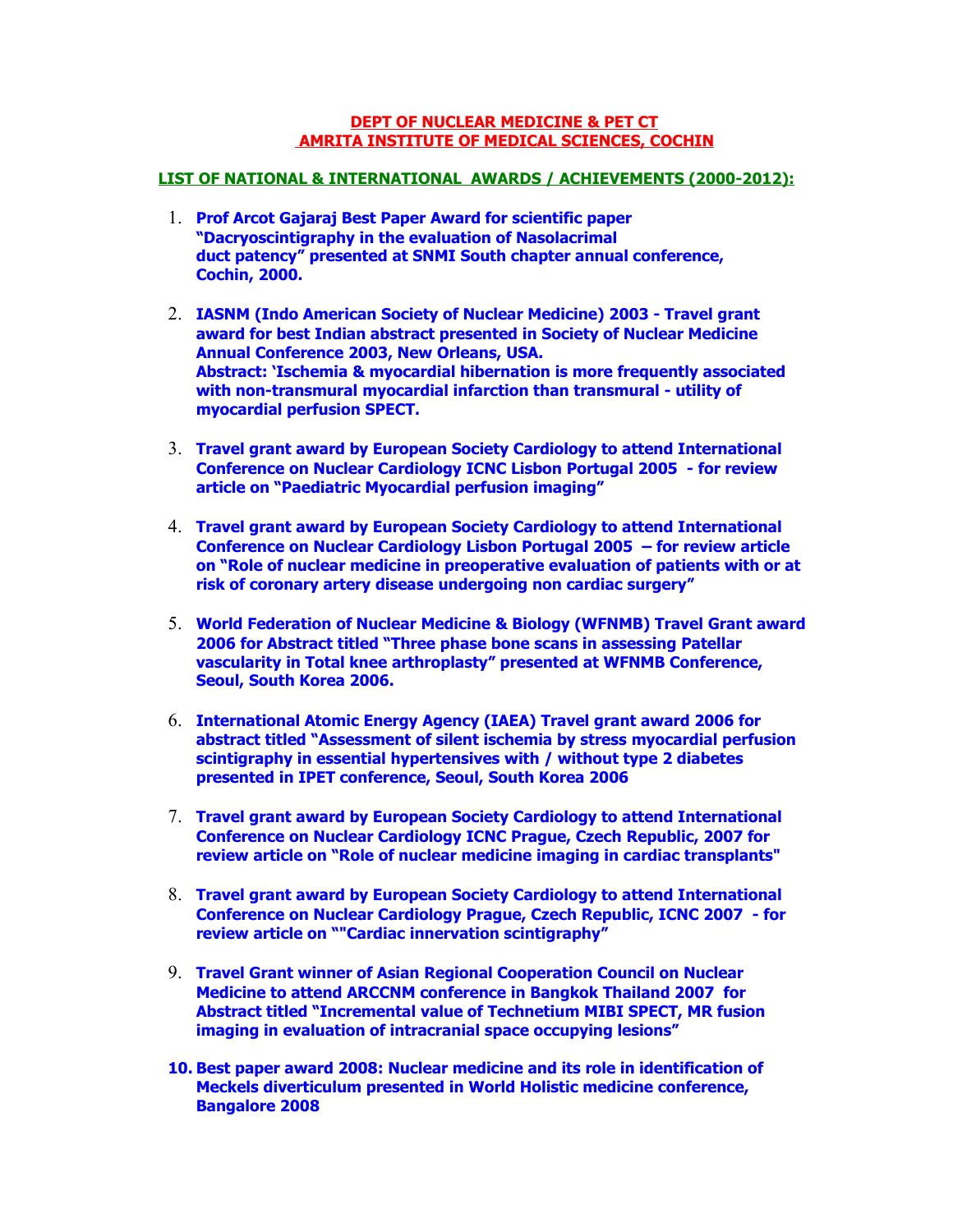- 11. **Annual Conference of European Association of Nuclear Medicine EANM Best abstract selected for inclusion in Conf Highlights lecture "A statistically significant threshold to predict the therapeutic outcome of acute Charcot's foot using three phase bone scans" in EANM Birmingham UK 2011**
- 12. **International Atomic Energy Agency (IAEA) Travel grant award to attend International Conference on Clinical PET & Molecular Nuclear Medicine (IPET), for abstract titled "Sentinel lymph node scintigraphy & Gamma probing in patients with early stage carcinoma cervix" Vienna, IPET 2011.**
- **13. Hepatobiliary scintigraphy: lighting the right (hepatobiliary) track** presented at annual conf of SNMI, Chennai Dec 2011 by Dr Chaitanya Borde.  **– won the Shakuntala Krishnamurthy Nuclear hepatology award.**

#### **LIST OF NATIONAL & INTERNATIONAL PUBLICATIONS (2000-2012):**

- 1. **Role of Cholescintigraphy in localizing bile leakage in a case of Abdominal Trauma - Indian Journal of Nuclear Medicine IJNM - March 2001.**
- 2. **Radionuclide Ventriculography in the evaluation of Atrial Myxoma Indian Journal of Nuclear Medicine IJNM - March 2001**
- 3. **Chapter on 'Radionuclides in Gastroenterology' in Textbook "Practical Gastroenterology" by Dr V Balakrishnan, Jaypee publishers – 2007**
- 4. **Role of MDP & Gallium Imaging in evaluation of diabetic osteopathy "The Foot" International Journal Jan 2007**
- 5. **Sentinel node biopsy in Cervical cancer A pilot study – Indian journal of Medical & paediatric oncology. 2007**
- 6. **The role of Tc sestaMIBI scintigraphy in the differential diagnosis of thyroid cold nodule – Indian journal of endocrinology and metabolism. Vol 11, Jan – june 2007.**
- 7. **Scintigraphic Assessment of Patellar Viability in Total Knee Arthroplasty After Lateral Release. The International Journal of Orthopedics May 2008**
- 8. **Review article titled "Role of Myocardial Perfusion SPECT in Paediatric Cardiology practice – Annals of Pediatric Cardiology" – 2009**
- 9. **A Rare Case of Menkes Kinky Hair Syndrome With Osseous Involvement" - Fooyin International J Health Sci 2009 Mar 2010**
- 10. **Tibial Hemangiopericytoma diagnosed by Nuclear medicine techniques - Fooyin International J Health Sci 2010**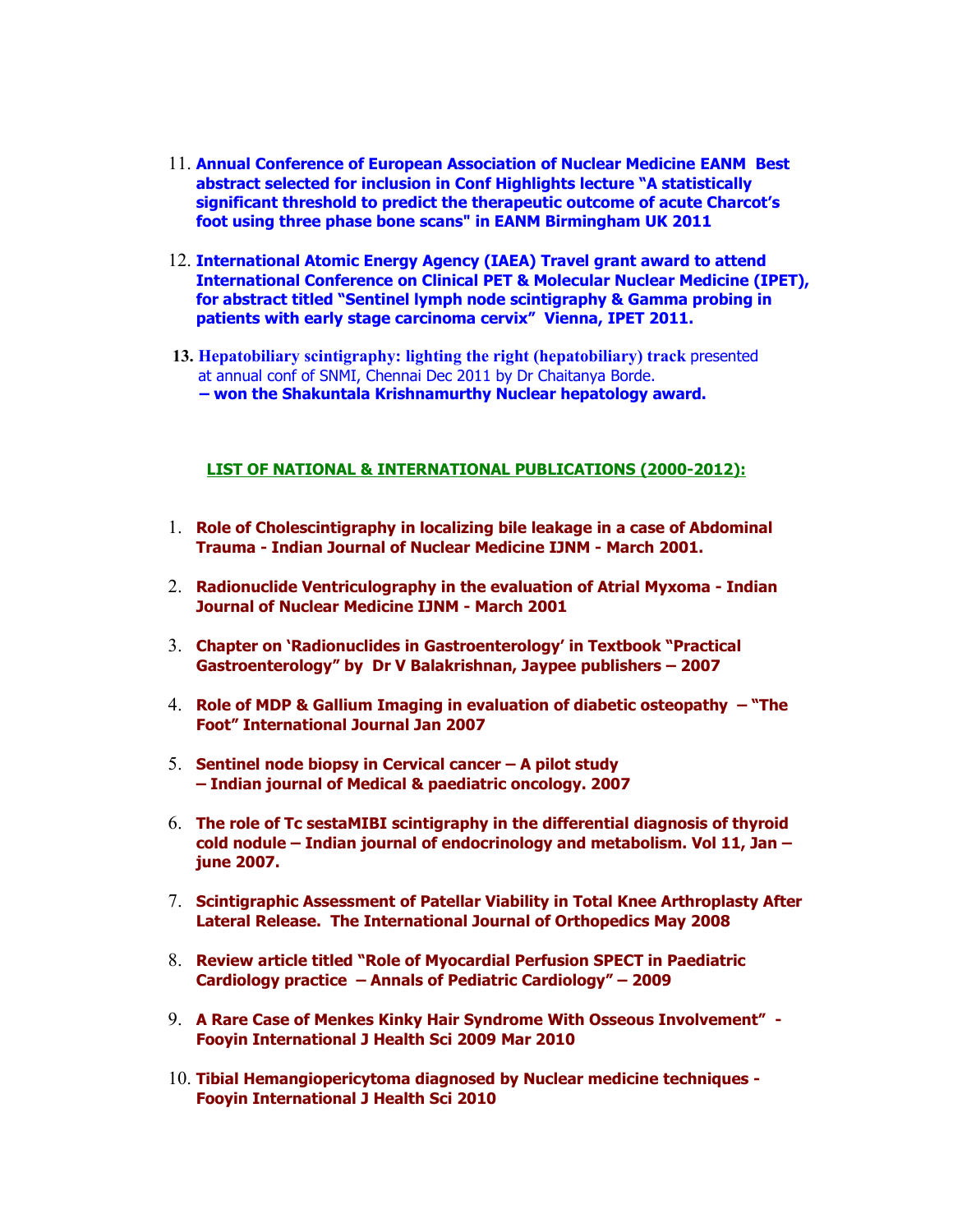- 11. **Review article titled "Cardiovascular Molecular Imaging: Present and Future'- Indian Journal of Clinical Cardiology - Oct 2009**
- 12. **Idiopathic anti-NMDA-receptor encephalitis in a young Indian girl Neurology India 2010**
- 13. **Staring secondaries where is the primary– Indian journal of medical & paediatric oncology - Dec 2010**
- 14. **New Intraspinal cause of physiological FDG uptake – Indian Journal of Nuclear Medicine, IJNM Oct 2010**
- **15. Hypercalcemia with extraosseous MDP uptake in a bone scan as initial presentation in a case of cutaneous T-cell lymphoma - Journal of cancer research & therapeutics JCRT – January-March 2011**
- 16. **Transient cytotoxicity of I 131 beta radiation in hyperthyroid patients treated with radioactive Iodine - Indian J Med Res (IJMR) April 2011**
- 17. **Hands on Nuclear medicine HOSMAC Pulse 'Taking healthcare beyond the Metros' April 2011**
- 18. **Review article titled " Role of PET CT in Carcinoma Lung evaluation Journal of Cancer Research and Therapeutics JCRT - Apr 2011**
- 19. **Review article titled "Ischemic cardiac memory & metabolism imaging by Nuclear medicine techniques" - Journal of Nuclear medicine communications NMC International, April 2011**
- **20. PETCT in the evaluation of antiNMDA receptor encephalitis : What we need to know as a NM physician IJNM June 20122**
- 21. **Dacryoscintigraphy: an effective tool in the evaluation of postoperative epiphora - Journal of Nuclear medicine communications International, Nov 2011**
- 22. **Salivagram revisited, justifying its routine use for the evaluation of persistent/ recurrent lower respiratory tract infections in developmentally normal children - Annals of Nuclear medicine published May 2012**
- **23. Scintigraphic assessment of patellar vascularity in total knee replacement surgeries following lateral release- Avicenna journal of medicine – To be published 2012**
- **24. Lymphoscintigraphy in Unilateral lower limb and scrotal lymphedema due to filariasis – American journal of tropical medicine & hygiene – To be published 2012**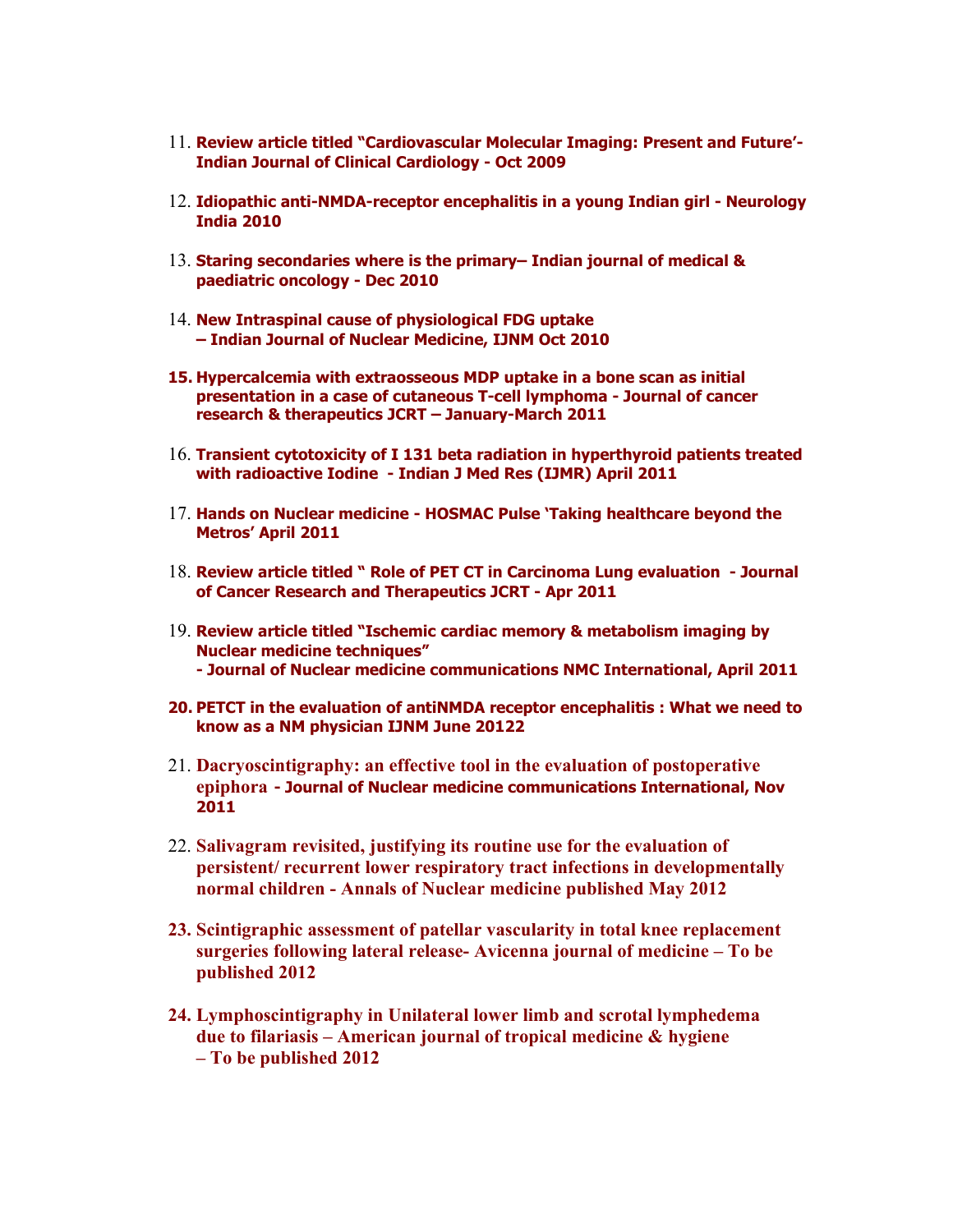- 25. **Detection of atypical unsuspected metastases in recurrent adenoid cystic carcinoma of parotid gland-case report - Journal of Cancer Research and Therapeutics – To be published 2012**
- **26. Papillary Carcinoma thyroid with uveal metastases Clinical Nuclear medicine to be published 2012.**
- 27. **Lateral ectopia of thyroid Iranian journal of Nuclear medicine – To be published 2012**
- **28. FDG PETCT in occult bacteremia Annals of Indian academy of Neurology – will be published in Apr 2013.**
- 29. **Chapter on PET in Thyroid diseases ITS book of Thyroid disorders 2012 - Elsevier and Indian Thyroid Society.**

### **LIST OF INTERNATIONAL SCIENTIFIC PRESENTATIONS (2000-2012):**

- 1. **Dacryoscintigraphy in the evaluation of epiphora Abstract presented at Annual Congress of Europ Assoc of Nuclear Medicine Naples, Italy, Aug 2001**
- 2. **Interpretational patterns in Stress Rest Tc MIBI Myocardial Perfusion Gated SPECT imaging Abstract presented at IAEA International Symposium on Cardiovascular Nuclear Medicine, Beijing, China, May 2002**
- 3. **Specificity of Transient left ventricular dilatation in IHD evaluation by Myocardial perfusion scintigraphy: Presented at 1st ARCCNM, Dalian, China, June 2002**
- 4. **Does Tc MIBI infusion improve the sensitivity of myocardial viability detection in patients with extensive myocardial infarcts? Presented at 1st ARCCNM, Dalian, China, June 2002**
- 5. **Role of Tc MDP & Gallium skeletal of imaging in evaluation diabetic Osteopathy: Presented at 49th Annual Conference of SNM, Los Angeles, USA, June 2002**
- 6. **Value of Tc DTPA Exercise Renogram in recently detected young hypertensives with negative Tc DTPA Captopril Renograms: Presented at 49th Annual Conference of SNM Los Angeles, USA, June 2002**
- 7. **Tc DTPA F+0 Renogram An effective & easy to perform protocol in evaluation of PUJ obstruction in children less than 3 years of age: Presented at 49th Annual Conference of SNM Los Angeles, USA, June 2002**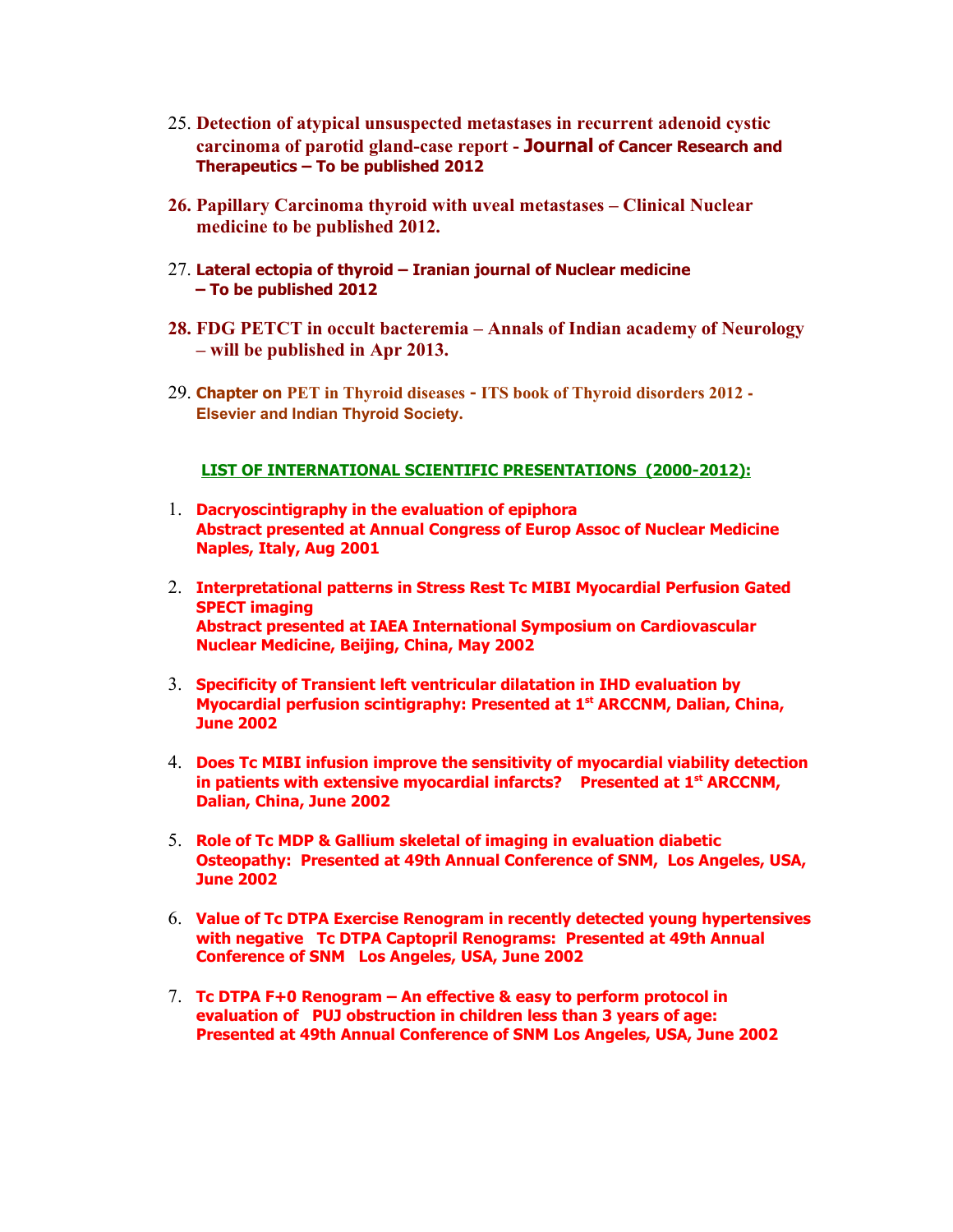- 8. **F+10 diuretic renography protocol is better than F-15 in follow up of post pyeloplasty patients. Presented at 50th Annual meeting of Society of Nuclear Medicine, June 2003,New Orleans, USA**
- 9. **SestaMIBI Uptake Patterns in LBBB Patients Undergoing Adenosine Myocardial SPECT. Presented at EANM'03 Annual Congress, August 2003, Amsterdam. The Netherlands**
- 10. **Can 18 Hours Delayed Thallium Myocardial Perfusion SPECT Obviate need of reinjection SPECT in Myocardial Viability Assessment? Presented at EANM 2003 Annual Congress – Amsterdam Aug 2003. Netherlands**

11. **<sup>67</sup>Ga & 99mTc MDP Combined Scintigraphy in evaluation of Painful Joint Prosthesis for Infection / Aseptic Loosening. Presentation at Annual Congress of EANM'03, Amsterdam. Netherlands**

12. **Digitalization of a Nuclear cardiology lab and network sophistication i.e PACS enhances image management and patient output. Presentation at Annual Cong of EANM'03, August, 2003, Amsterdam, Netherlands**

13. **Incremental value of combined 99mTc Tetrofosmin parathyroid scintigraphy, rapid intra operative PTH assays & minimally invasive radioguided surgery (MIRS) in optimizing parathyroidectomies. Presented at Annual Congress of EANM'04 Helsinki. Finland 2004.** 

14. **Role of 99m Tc Sestamibi SPECT in evaluation of Intracranial Space Occupying Lesions: Presented at Annual Congress of EANM Helsinki, Finland, Sept 2004** 

15. **Quantitational assessment of extensive CAD by myocardial perfusion SPECT & transient ischemic dilatation: Presented at Annual Congress of EANM, Helsinki. Finland, Sept 2004** 

16. **Is chronic ST segment elevation a marker of myocardial non-viability in patients with Q wave anteroseptal MI? - Correlation with myocardial perfusion SPECT:** Presented in 7th International **Conference of Nuclear Cardiology, May 2005, Lisbon, Portugal**

17. **Role of Myocardial Perfusion Imaging in eval of patients with Non Transmural MI: 7th International Conf of Nuclear Cardiology, May 2005, Lisbon, Portugal.** 

18. **Visual & quantitative assessment of silent ischemia by stress MPI in essential hypertensives with & without type II diabetes: Presented at annual congress of EANM 2006 Athens, Greece** 

19. **Sentinel node scintgraphy, probing in Head & neck squamous cell carcinomas: Presented at Annual congress of EANM 2006 Athens, Greece**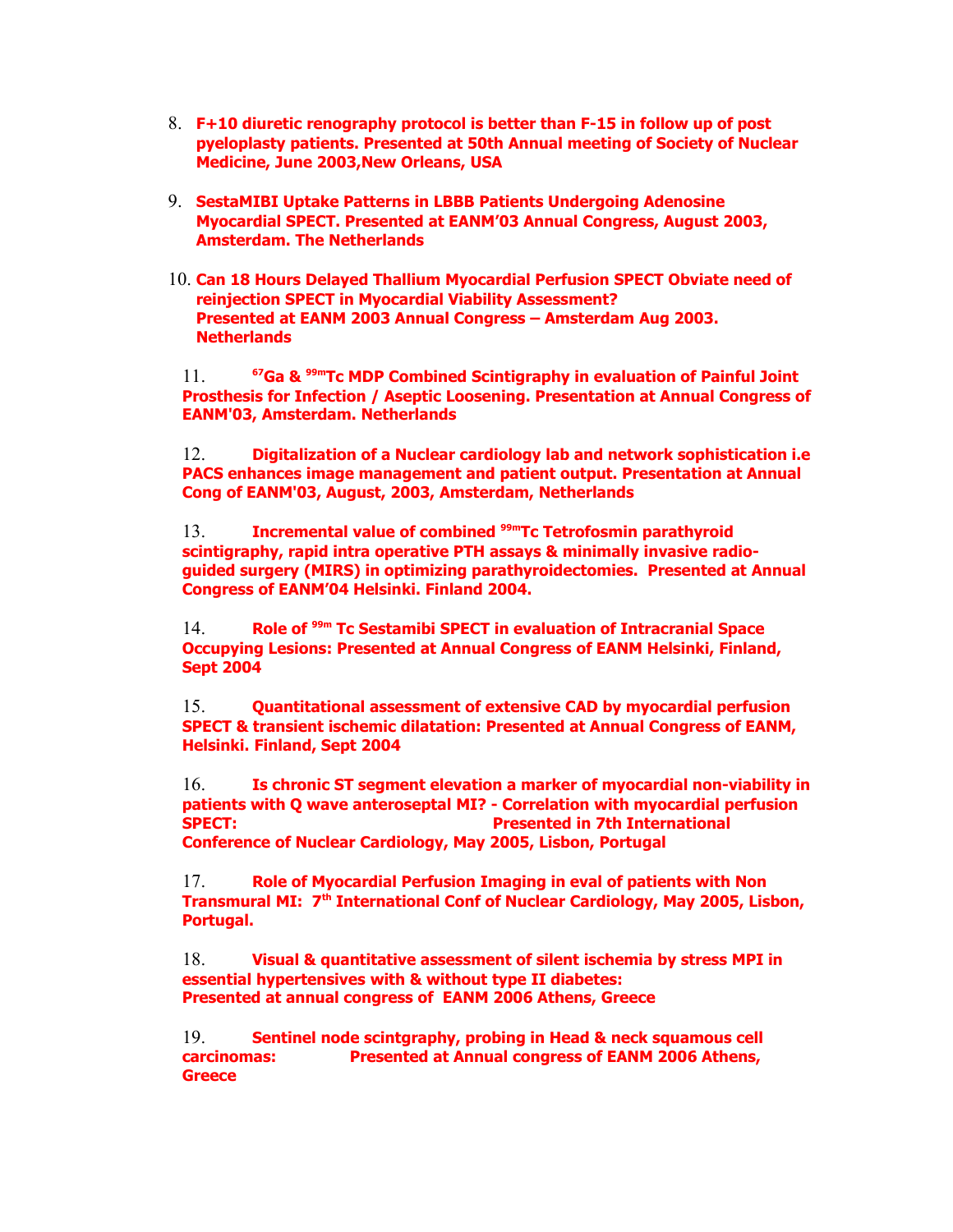20. **Incremental value of percentage wall thickening analysis (%WT) in myocardial**

**viability assessment by quantitative Tc Myocardial perfusion SPECT: Presented at ICNC International conference of Nuclear Cardiology, Prague, April 2007** 

21. **Surgical outcome of ischemic mitral regurgitation in patients with sever LV dysfunction – Role of gated MPI SPECT: Presented at Annual congress of EANM 2008, Munich, Germany**

22. **Is reciprocal ST depression an accurate indicator of myocardial viability in infarct related artery? Evaluation by Myocardial Perfusion Scintigraphy: Presented at Annual congress of EANM 2008, Munich, Germany** 

23. **Incremental value of Pretherapy <sup>131</sup>I wholebody scintigraphy in differentiated thyroid malignancies: Presented at Nuclear medicine update, SGH, Singapore Mar 2009**

24. **Incremental role of Salivagram in evaluation of children with lower respiratory tract infections: Presented at Nuclear medicine update, SGH, Singapore Mar 2010**

25. **A statistically significant threshold to predict the therapeutic outcome of acute Charcot's foot using three phase bone scans: Presentation at annual conference of EANM 2011 Birmingham UK**

26. **Role of a novel infusion salivagram in the evaluation of recurrent respiratory tract infections in infants: Presentation at Annual conference of EANM 2011 Oct, Birmingham, UK**

27. **99mTc MIBI Infusion & Low Dose Dobutamine Gated SPECT - A Novel Myocardial Viability Detection Protocol in Ischaemic Cardiomyopathy: Presentation at International Conference on Clinical PET and Molecular Nuclear Medicine (IPET 2011), Vienna Nov 2011**

28. **Sentinel lymph node scintigraphy and gamma probing in patients with early stage carcinoma cervix: Presentation at International Conference on Clinical PET and Molecular Nuclear Medicine (IPET 2011), Vienna Nov 2011**

- 29. **Asia Oceana conference of Nuclear medicine & biology AOFNMB 'Hyperglycemia management in patients for <sup>18</sup>F FDG PET study – a modified approach and our initial experience –Tehran, Iran May 2012**
- 30. **Correlation of serum parathyroid hormone level with size and detectability of parathyroid adenoma on Tc sestamibi parathyroid dual phase scintigraphy & feasibility of avoiding delayed imaging – To be presented at EANM Oct 2012 Milan Italy**

31. **Incremental value of 99mTc MIBI SPECT myocardial viability assessment in predicting functional recovery in ischemic cardiomyopathy'** 

**To be presented at Annual Conference of EANM Milan Italy Oct 2012**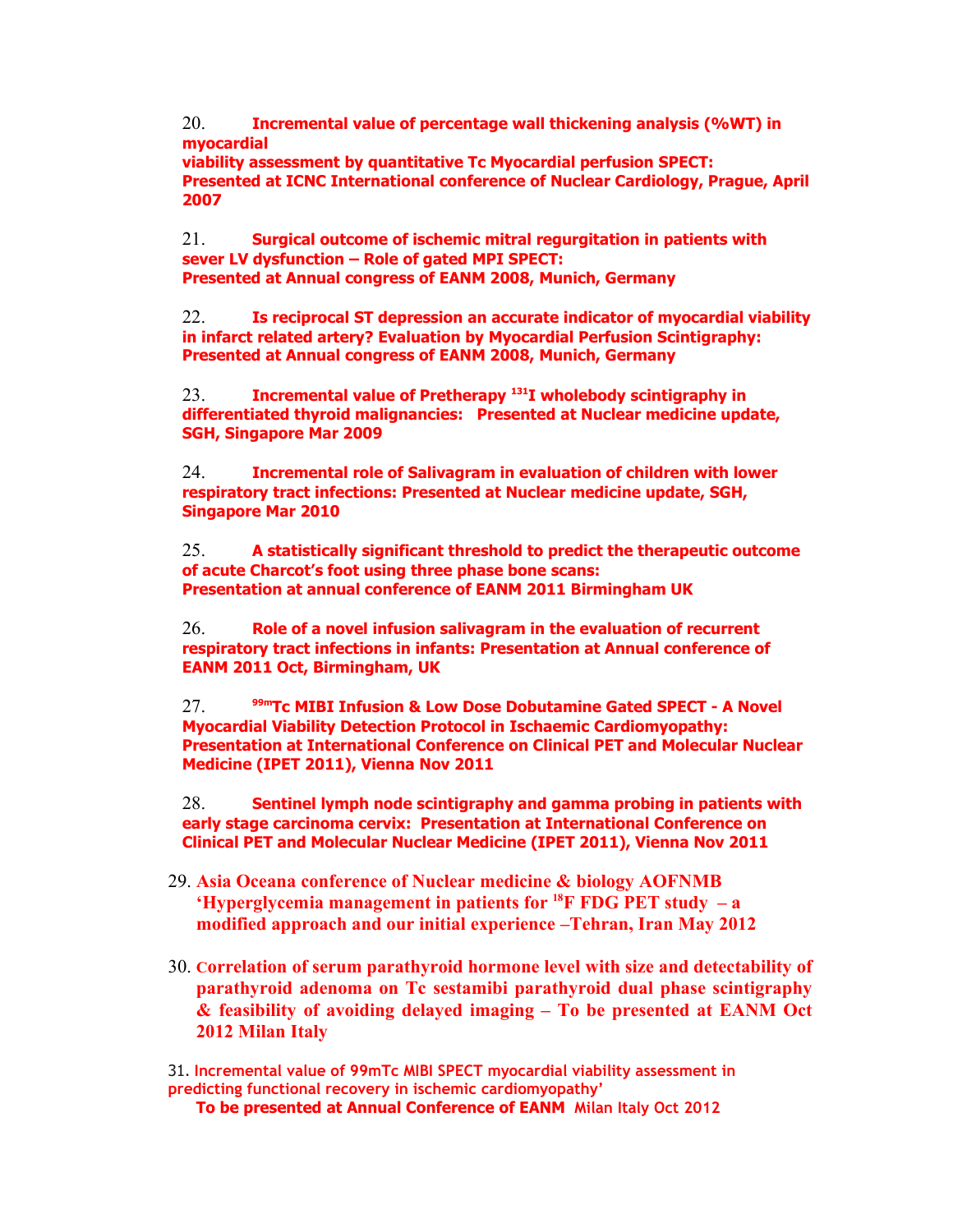32. **Correlation of Myocardial SPECT findings with TIMI risk score in Acute Coronary Syndrome (ACS) patients and their prognostic implications To be presented at Annual Conference of EANM Milan Italy Oct 2012**

33.**'An Audit of Adolescent Differentiated Thyroid Carcinoma -Its Presentation and Management Perspective' To be presented at Annual Conference of EANM Milan Italy Oct 2012**

# **LIST OF NATIONAL SCIENTIFIC PRESENTATIONS BY FACULTY:**

- 1. Ictal & Inter Ictal cerebral Perfusion SPECT in evaluation of Epilepsy presented at 32<sup>nd</sup> Annual Conference of SNM India, Mumbai 2000 by Dr P.S. Sundaram
- 2. Role of Hepatobiliary (HIDA) Scintigraphy in evaluation of Neonatal Hyperbilirubinemia presented at Annual Conf of Biliary & Pancreatic Disease, Mumbai, Nov 2001
- $3.$  <sup>201</sup>Thallium Myocardial Viability evaluation: Stress redistribution Reinjection Vs Stress – Redistribution – Delayed imaging protocol presented at  $3<sup>rd</sup>$  National Conference on Nuclear Cardiology held at Hyderabad Dec 2001 by Dr S Padma
- 4. Image archiving & data distribution in a fully digitized Nuclear Medicine Dept. using DICOM services  $-$  A first hand experience. Presented at 33 $^{rd}$  Annual Conference of SNM India, New Delhi 2001 by Dr P.S. Sundaram
- 5.  $99m$  Tc MAA lung perfusion scintigraphy for post operative FEV1 prediction in patients undergoing pneumonectomy/Lobectomy. Presented at 33<sup>rd</sup> Annual Conf of SNM India, New Delhi – 2001 by Dr P.S. Sundaram
- 6. SestaMIBI myocardial uptake patterns in Bundle Branch Blocks: Presented at  $34<sup>th</sup>$  Annual Conf.of SNM India, Kolkata Dec 2002 by Dr P.S. Sundaram
- 7. Primary hyperparathyroidism presenting as Acute Pancreatitis: Diagnosis & Surgical management by Nuclear Medicine techniques. Presented at SNMI South chapter annual conference, Trivandrum, 2004 by Dr P.S. Sundaram
- 8. Role of Nuclear Imaging in Differential Diagnosis of MRI Detected Brain lesions Presented at Annual conf of ANMPI Darjeeling 2005 by Dr S. Padma
- 9. Surgical outcome of Ischaemic Mitral Regurgitation in pts with severe LV dysfunction Role of Gated Myocardial Perfusion SPECT. Presented at Annual conf of ANMPI Udaipur, Rajasthan 2007, by Dr S. Padma
- 10. Optimal Techniques for Intraoperative probe localisation of Sentinel nodes. Presented at ANMPI annual conference Hyderabad 2007 by Dr S. Padma
- 11. Is exercise induced ST depression an accurate indicator of viability in Infarct related artery? Presented at Asia Oceana federation of Nuclear medicine & biology

conferences AOFNMB, New Delhi Nov 2008, by Dr S. Padma

12. Novel  $^{131}$  I administration by AIMS technique – presented by chief technologist Sanjay Babu at annual conference of SNMI south chapter, Tirupati, July 2011

## **BY STUDENTS:**

- 13. Nuclear medicine and its role in identification of Meckels diverticulum, presented at World Holistic medicine conference, Bangalore 2008 by Dr Vijay Harish.
- 14. Role of diagnostic and post therapy WBI scans in differentiated thyroid cancers presented at annual conf of SNMI south chapter, Thrissur 2008 by Dr Vijay Harish.